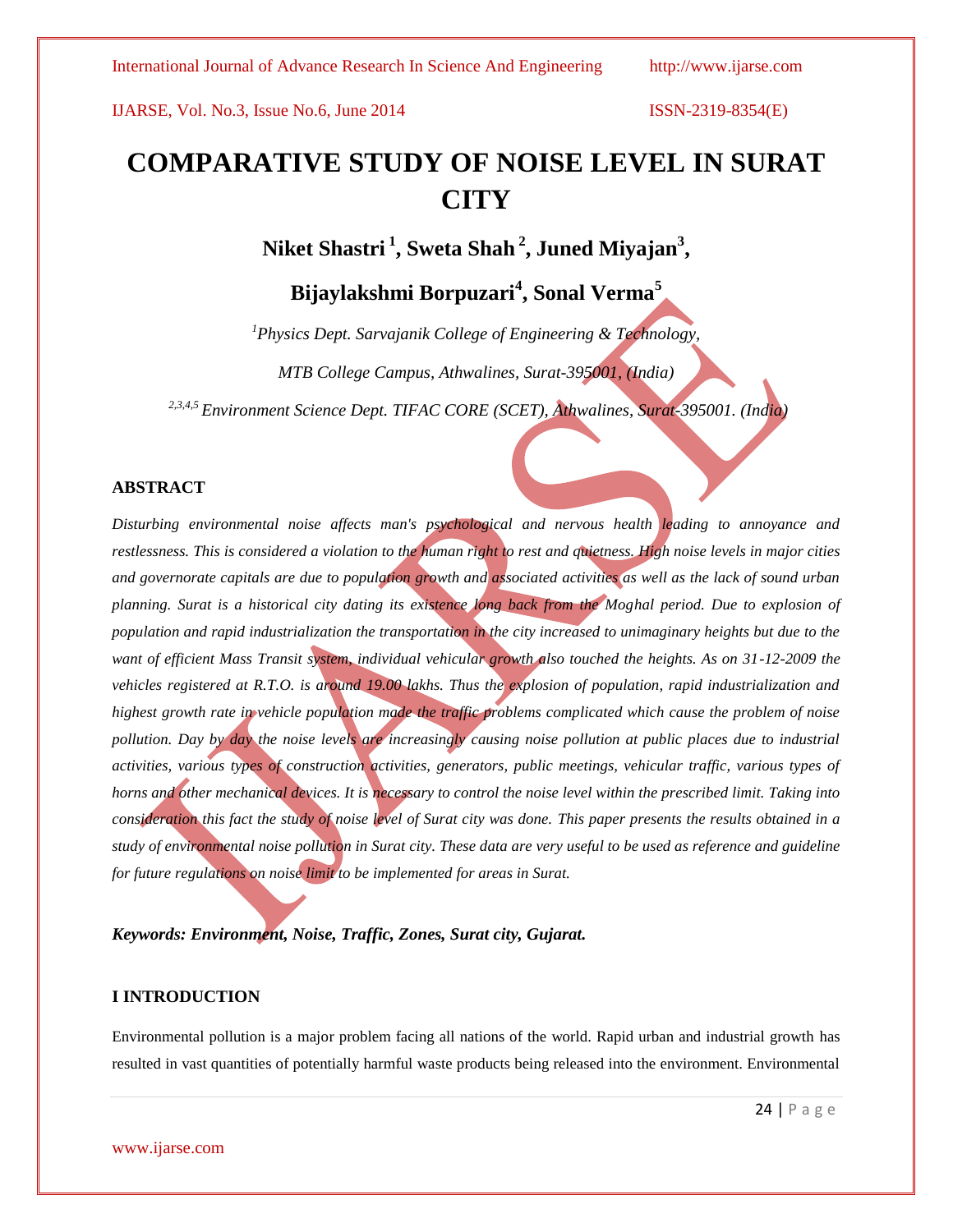pollution and its consequent influence over the life quality of human beings may be considered as a "hot topic" in scientific research. The increasing number of living people and vehicles has led to major concern about "noise pollution". Noise is defined as unwanted sound. Sound is a form of energy which is emitted by a vibrating body and on reaching the ear causes the sensation of hearing through nerves. Sounds produced by all vibrating bodies are not audible. The frequency limits of audibility are from 20 Hz to 20,000 Hz. The discrimination and differentiation between sound and noise also depends upon the habit and interest of the person/species receiving it, the ambient conditions and impact of the sound generated during that particular duration of time. Every exposure to loud noise destroys some cells, but prolonged exposure damages a larger amount of cells, and ultimately collapses the Organ of Corti, which causes deafness. Noise pollution is a major problem for the quality of life in urban areas [1]. Traffic noise is considered as one of the important sources of noise pollution that adversely affects human health in residential urban areas [2-4]. Permanent hearing loss by long-term exposure to noise has been reported by Nelson [5]. It is considered one of the most widespread environmental issues all over the world. It is considered a serious issue because of its harmful impacts on citizens and public health. Noise adversely impacts development as a result of its direct and indirect effects on life activities. Exposure to high noise levels is among the key causes of human mistakes leading to increased accident rate [6]. These levels have reached unacceptable limits locally and internationally. Pathak *et al.* [7] carried out a study on traffic noise pollution at four areas categories (industrial, commercial, residential and silence zone) in the city of Varanasi, India. They found that 85% of the people were disturbed by traffic noise; about 90% of the people reported that traffic noise is the main cause of headache, high blood pressure problem, dizziness and fatigues. To prevent and control the sources of the noise, the Govt. of India has already published the rules known as Noise Pollution (Prevention & Control) Rules, 2000 which is applicable to entire country. To implement these Rules under Section 2 (c) Authority is prescribed, accordingly the Police Commissioner or District Superintendent of Police are declared as Authority. According to this act the environmental quality standards are prescribed which is as under

Four zones are categorized in which various standards are prescribed, which are mentioned below:-

| Sr. No. | Description             |     | <b>Standards</b> |
|---------|-------------------------|-----|------------------|
|         |                         | Day | Night            |
|         | <b>Industrial Zone</b>  | 75  | 70               |
| 2       | <b>Commercial Zone</b>  | 65  | 60               |
| 3       | <b>Residential Zone</b> | 55  | 45               |
|         | Silence Zone            | 50  | 40               |

1. Day time is reckoned in between 6 a.m. and 9 p.m.

2. Night time is reckoned in between 9 p.m. and 6 a.m.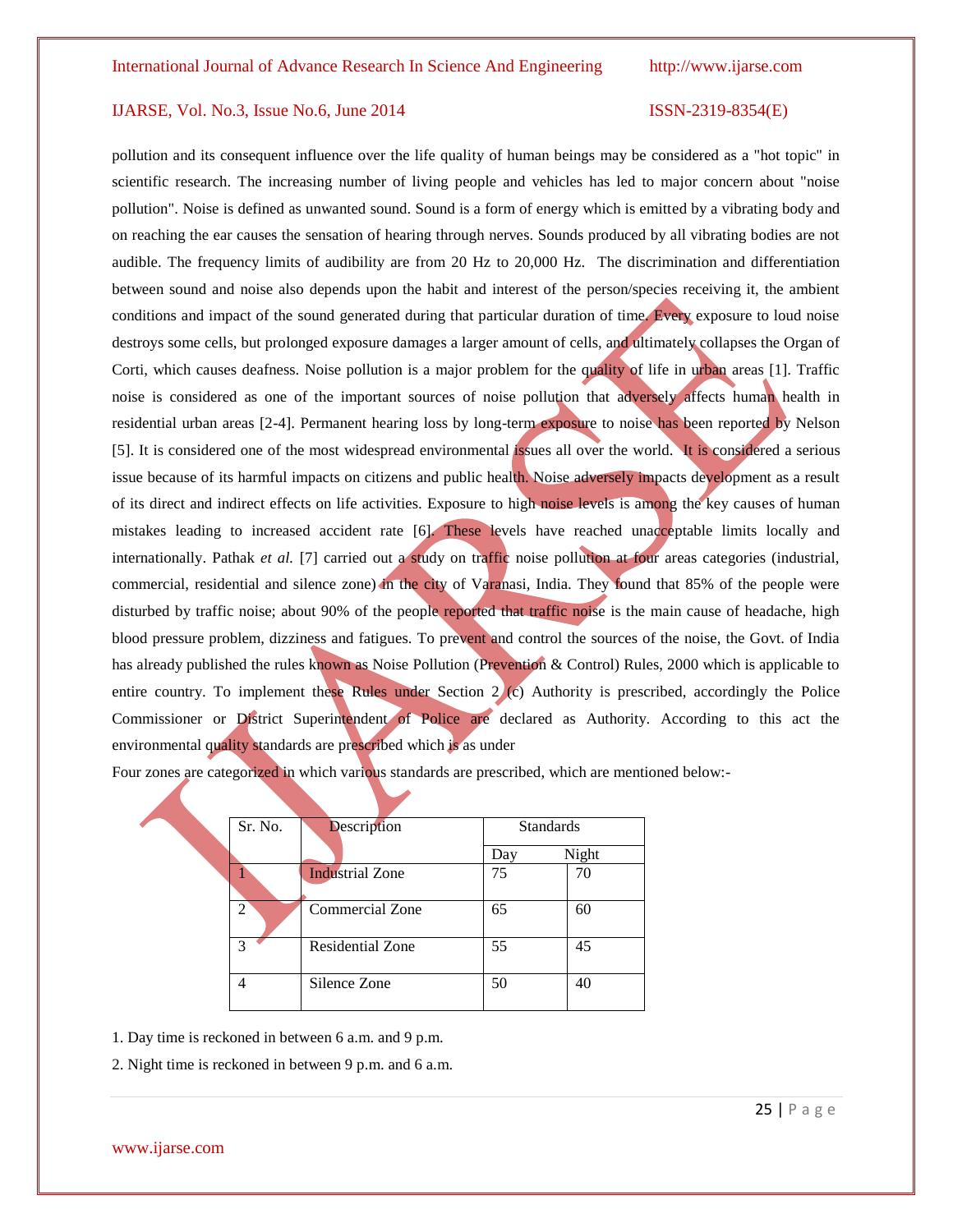3 Silence zone is referred as areas up to 100 meters around such premises as hospitals, educational institutions and courts. The Silence zones are to be declared by the Competent Authority.

## **II MATERIALS AND METHOD**

### **2.1 Study Area**

Surat city has experienced a rapid rate of building capacity, economic and technological development over the last few years along with the economical growth in Surat. Significant structural changes in the city have been observed. Some examples has be cited: people migration for search of more jobs, the expansion of the road network, the industrialization, the urbanization and the realization of great infrastructures and increasing activities in civil construction in order to build new homes for the new inhabitants. This development combined with rapid population growth, has led to an increase in the pollutants released into the environment. One of the environmental problems in Surat city is noise pollution. Traffic noise is considered as one of the important sources of noise pollution that adversely affects human health.

Noise level measurement were carried out during 4 consecutive weeks for 22 sampling sites at under four different zones namely Residential, commercial, Silent, Industrial Zone. Six sites were under Residential zone, nine sites were under Commercial zone, five sites were under Silent zone and two were under Industrial zone. The timing selected for survey for morning hours were 5am to 6am and 9am to 10am to get the clear picture of silent as well as peak hour noise level in morning. While for night hours the timing selected was 6pm to 7pm and 11pm to 12:00 to get the picture of noise level of peak hours and silent hours. As 9am-10am and 6pm-7pm are considered to be peak hour as it is job going and returning hours respectively. [Table 2]

The noise assessment was done by minimum, maximum and mean values of all sites [Table 1].

## **2.2 Noise measurements**

All measurements were carried out under suitable meteorological conditions. The noise levels were measured by sound level meter.[Lutron SL-4010]

## **III RESULT AND DISCUSSION**

From the data obtain after 4 week survey of 22 different sites at different timing were analyzed and the minimum, maximum and average mean of all selected were obtained are as in table 1. The sampling sites classified into 4 categories according to their location were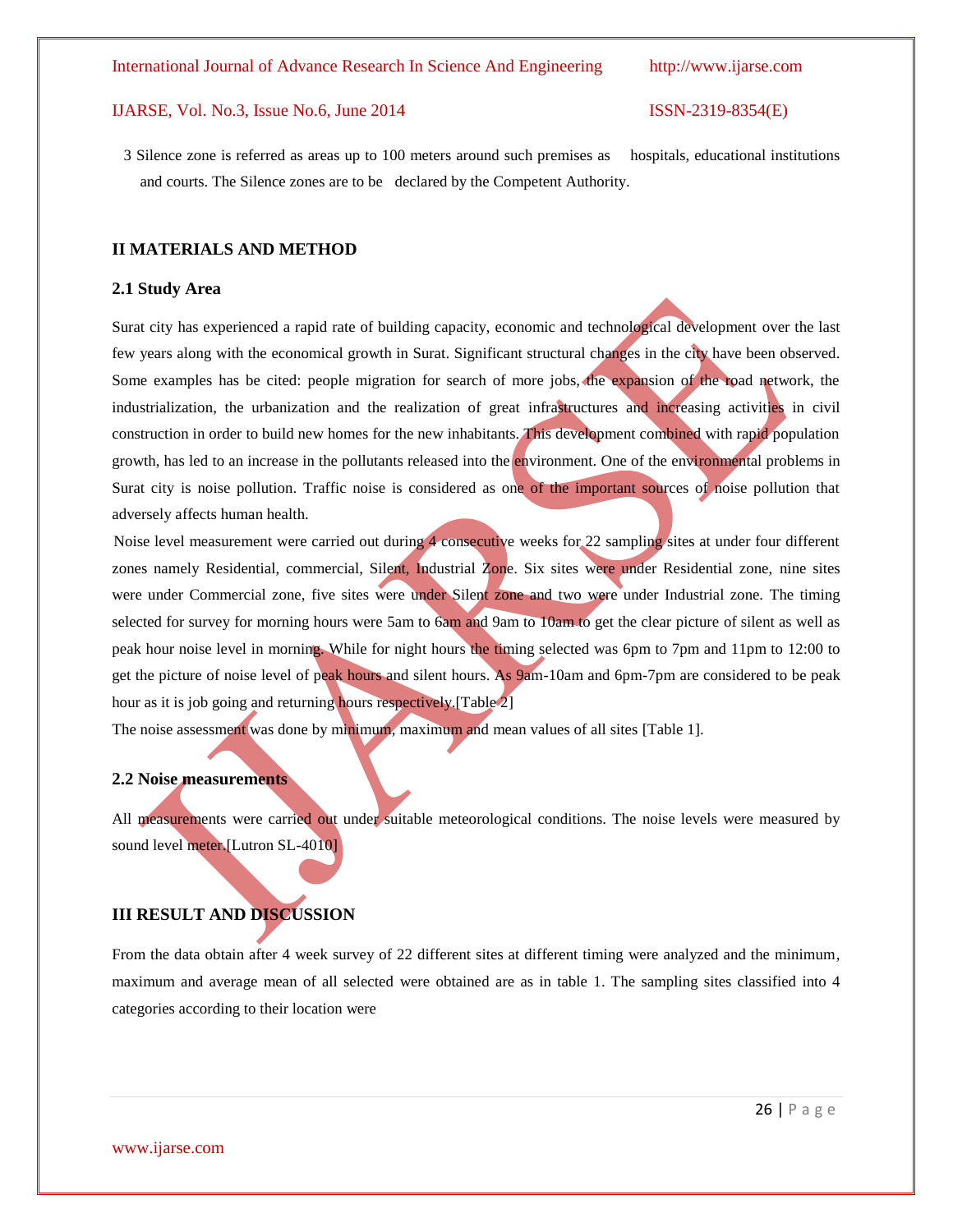### **3.1 Residential Zone**

The minimum average noise level was 83.5dB at Hari champa site while the maximum average noise level was 110.8 dB at Bharimata site. The high value was recorded at Bharimata site was due to two factors, the first one was the high traffic density with necessary or unnecessary blowing of horns by drivers, high speed. The second factor was high density from visitor people during 24hours of day. The minimum value was recorded at Hari champa because of low traffic density as well little plantation around with open space and garden in the vicinity of the 1km of the sampling site.

According to Indian standards the noise level during day time and night time for this zone should be 55dB and 45dB but the noise level during day time and night time was found to be in the range of 56.9-99.8dB and 74.1-107.6dB respectively.

## **3.2 Commercial Zone**

The minimum average noise level was 82.2dB at Parle point site while the maximum average noise level was 100.4 dB at Athwa gate circle site. The highest value was recorded at Athwa gate circle site due to its location as it is the connecting route to most academic, commercial and industrial areas due to which the traffic density remains high. The other reveling and observable point during data analysis was, though the Athwa gate circle being in Commercial zone the maximum average noise level was found to be lower than the max. noise level of the residential zone at Bharimata which was a controversial result on analyzing in detail it was found that the existence of garden near the sampling site as well few plantation done by the Surat Municipal Corporation along the road side bring about the decrease in noise level.

According to Indian standards the noise level during day time and night time for this zone should be 65dB and 60dB but the noise level during day time and night time was found to be in range of 75.9-93.4dB and 69.8-94.6dB respectively.

## **3.3 Silent Zone**

The minimum average noise level was 68.4dB at Ryan internation school (Adajan) site while the maximum average noise level was 100.1dB at Civil hospital (Majura gate). The reason behind such high noise level is the poor town management planning as the hospital is located near the over bridge as well various markets and commercial building are to its nearby places which increase the traffic density and vehicular junction as well during study it was observed an uncivilized behavior of citizens by blowing horns within hospital compound area.

According to Indian standards the noise level during day time and night time for this zone should be 50dB and 40dB but the noise level during day time and night time was found to be in range of 60.8-75.2dB and 59.8-84.6dB respectively.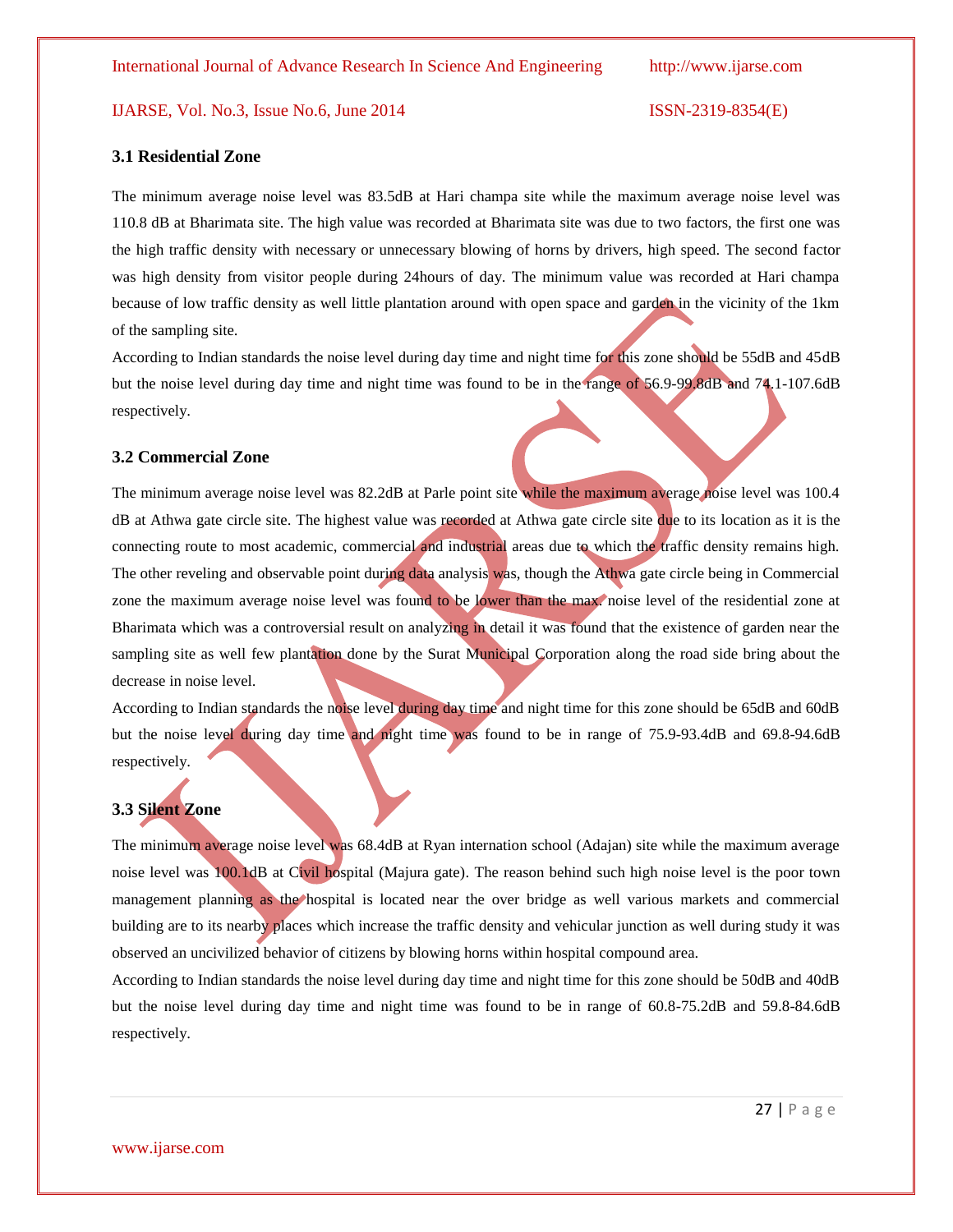## **3.4 Industrial Zone**

The most astonishing results were obtain during analysis of noise level near industrial zone as the minimum average noise level was 89.9dB near Hazira (KRIBCO) while maximum average noise level was 93.3dB at ONGC circle which was lower than all the average maximum values.

This showed the awareness of the industrial authority towards environment preservation. Moreover the plantation in this area was found to be dense.

According to Indian standards the noise level during day time and night time for this zone should be 75dB and 70dB but the noise level during day time and night time was found to be in range of 72.8-77.2dB and 79.3-91.8dB respectively.

| Sr,<br>No.     | Name of the area            | Max.value |        |        |        |  |  |
|----------------|-----------------------------|-----------|--------|--------|--------|--|--|
|                |                             | Week 1    | Week 2 | Week 3 | Week 4 |  |  |
| 1              | Ramnagar intersection point | 96.9      | 87.3   | 95.6   | 95.2   |  |  |
| $\overline{2}$ | Rayan International school  | 68.4      | 66.9   | 64.5   | 64.5   |  |  |
| $\overline{3}$ | Lp sawani                   | 89.2      | 84     | 84.6   | 83.5   |  |  |
| $\overline{4}$ | Gujrat gas circle           | 96.9      | 95     | 94.6   | 94.6   |  |  |
| 5              | Hari Champa                 | 83.5      | 83.1   | 82.1   | 82     |  |  |
| 6              | Athwa gate                  | 100.4     | 95.6   | 92.1   | 92.1   |  |  |
| 7              | <b>TIFAC, SCET</b>          | 80.4      | 79.9   | 79.1   | 79.1   |  |  |
| 8              | Parlepoint                  | 79.3      | 79.2   | 82.2   | 81.3   |  |  |
| 9              | <b>SVNIT</b>                | 83.4      | 79.5   | 91.4   | 91.4   |  |  |
| 10             | ONGC circle                 | 90.6      | 90.6   | 93.3   | 91.8   |  |  |
| 11             | Hazira Nr KRIBHCO           | 88.9      | 85.2   | 89.9   | 88.9   |  |  |
| 12             | Majura gate Civil           | 100.1     | 100.1  | 89.8   | 85.3   |  |  |
| 13             | Sahara darwaja              | 96.8      | 95.5   | 90.1   | 91.1   |  |  |
| 14             | Belgium tower               | 89.8      | 87.6   | 89.1   | 90.1   |  |  |
| 15             | Bhagal traffic point        | 96.2      | 94.5   | 82.6   | 82.1   |  |  |
| 16             | Chawk traffic point         | 92.8      | 89.9   | 92.1   | 91.9   |  |  |

## **TABLE 1: DATA'S OF DAILY AVERAGE FOR DIFFERENT STATION POINTS.**

28 | P a g e

www.ijarse.com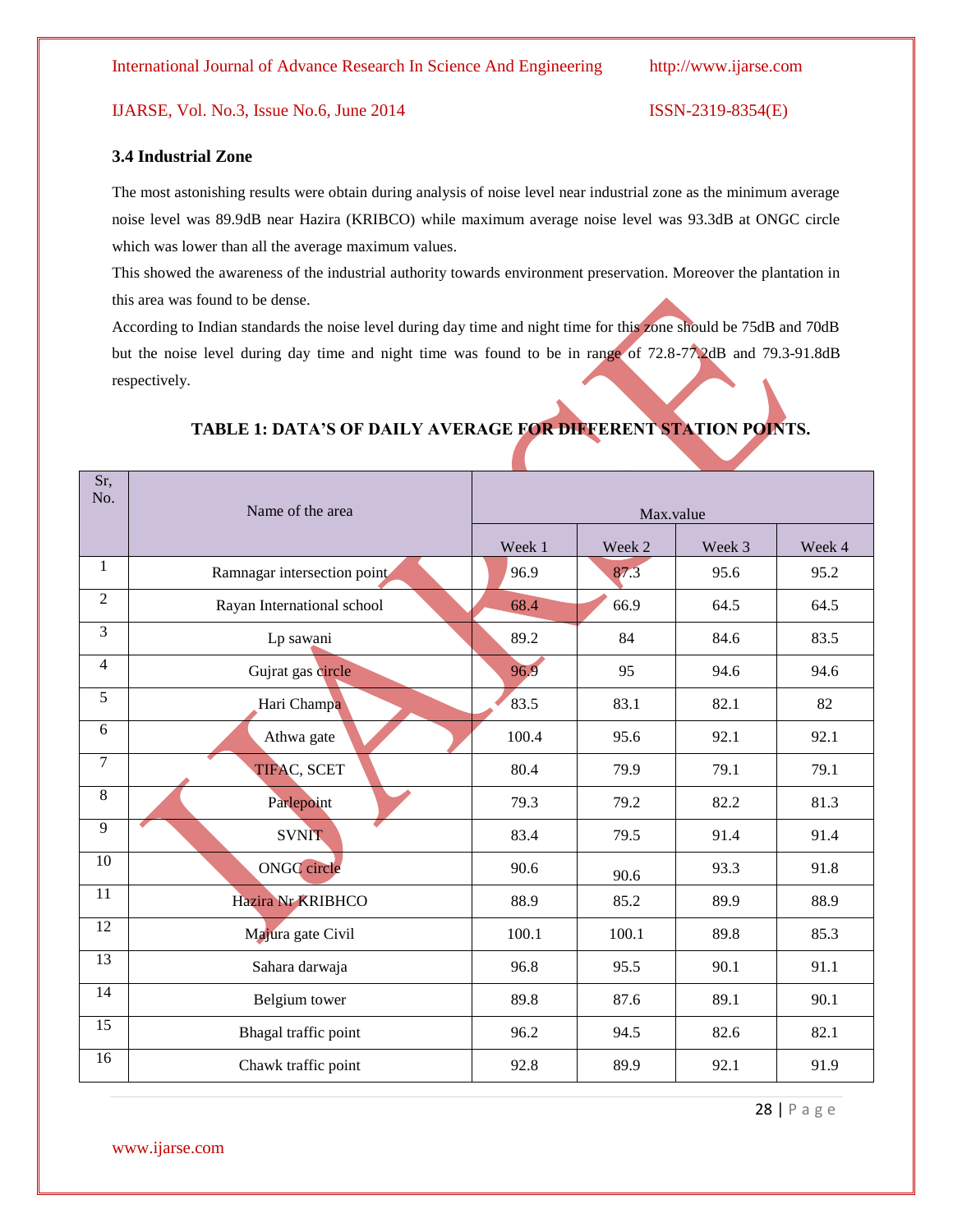## International Journal of Advance Research In Science And Engineering http://www.ijarse.com

## IJARSE, Vol. No.3, Issue No.6, June 2014 ISSN-2319-8354(E)

| 17 | <b>Bharimata</b>       | 109.2 | 109  | 110.8 | 108.6 |
|----|------------------------|-------|------|-------|-------|
| 18 | Delhi gate             | 93.5  | 91.5 | 96.2  | 92.1  |
| 19 | <b>Station Garnala</b> | 97.8  | 95.3 | 93.4  | 88.2  |
| 20 | Mini bazaar            | 92.8  | 92.8 | 94.6  | 92.3  |
| 21 | Baroda pristage        | 92.4  | 92.6 | 96.3  | 96.3  |
| 22 | Hera bag circle        | 98.2  | 98.2 | 94.2  | 94.2  |

## **TABLE 2: AVERAGE MAXIMUM VALUES OF ALL ZONES**

| <b>AREAS</b>                | <b>Max.value</b> |        |        |        | weeklyma<br>$\mathbf{x}$ . |
|-----------------------------|------------------|--------|--------|--------|----------------------------|
|                             | week-1           | week-2 | week-3 | week-4 | value                      |
| <b>RESIDENTIAL ZONE:</b>    |                  |        |        |        |                            |
| Ramnagar intersection point | 96.9             | 87.3   | 95.6   | 95.2   | 96.9                       |
| Hari champa                 | 83.5             | 83.1   | 82.1   | 82     | 83.5                       |
| Bhagal                      | 96.2             | 94.5   | 82.6   | 82.1   | 96.2                       |
| Chowk                       | 92.8             | 89.9   | 92.1   | 91.9   | 92.8                       |
| <b>Bharimata</b>            | 109.2            | 109    | 110.8  | 108.6  | 110.8                      |
| Hira bagh circle            | 98.2             | 98.2   | 94.2   | 94.2   | 98.2                       |
|                             |                  |        |        |        |                            |
| <b>COMMERCIAL ZONE</b>      |                  |        |        |        |                            |
| Gujarat gas circle          | 96.9             | 95     | 94.6   | 94.6   | 96.9                       |
| Athwa gate circle           | 100.4            | 95.6   | 92.1   | 92.1   | 100.4                      |
| Parle point circle          | 79.3             | 79.2   | 82.2   | 81.3   | 82.2                       |
| Sahara darwaja              | 96.8             | 95.5   | 90.1   | 91.1   | 96.8                       |
| Belgium tower               | 89.8             | 87.6   | 89.1   | 90.1   | 90.1                       |
| Delhi gate                  | 93.5             | 91.5   | 96.2   | 92.1   | 96.2                       |
| Station garnala             | 97.8             | 95.3   | 93.4   | 88.2   | 97.8                       |
| Mini bazaar                 | 92.8             | 92.8   | 94.6   | 92.3   | 94.6                       |
| Baroda prestage             | 92.4             | 92.6   | 96.3   | 96.3   | 96.3                       |
|                             |                  |        |        |        |                            |
| <b>SILENT ZONE:</b>         |                  |        |        |        |                            |
| Ryan international school   | 68.4             | 66.9   | 64.5   | 64.5   | 68.4                       |
| L.P Savani                  | 89.2             | 84     | 84.6   | 83.5   | 89.2                       |
| <b>SVNIT College</b>        | 83.4             | 79.5   | 91.4   | 91.4   | 91.4                       |

29 | P a g e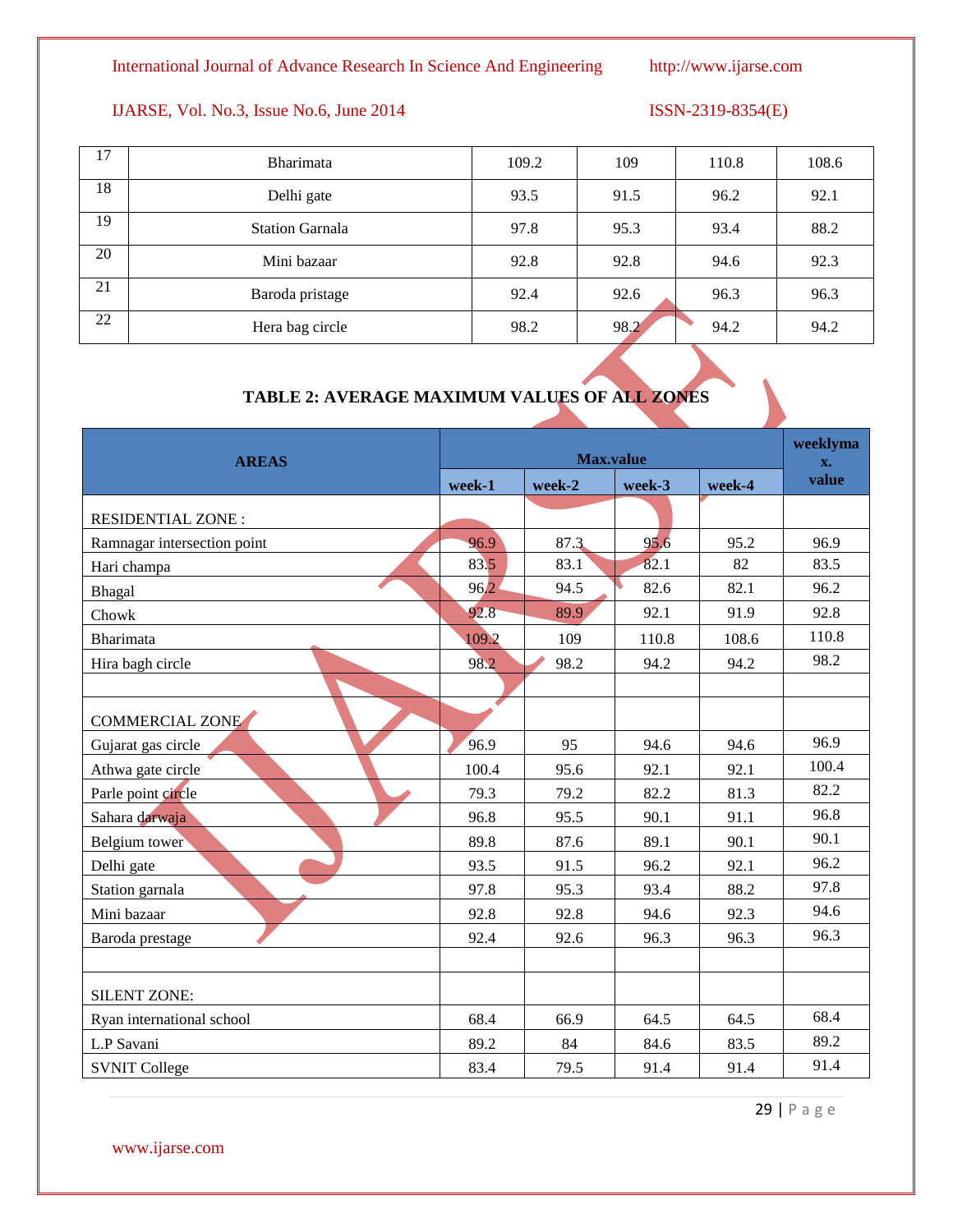## International Journal of Advance Research In Science And Engineering http://www.ijarse.com

## IJARSE, Vol. No.3, Issue No.6, June 2014 ISSN-2319-8354(E)

| <b>SCET College</b>        | 80.4  | 79.9  | 79.1 | 79.1 | 80.4  |
|----------------------------|-------|-------|------|------|-------|
| Civil hospital Majura gate | 100.1 | 100.1 | 89.8 | 85.3 | 100.1 |
|                            |       |       |      |      |       |
| <b>INDUSTRIAL ZONE:</b>    |       |       |      |      |       |
| ONGC                       | 90.6  | 90.6  | 93.3 | 91.8 | 93.3  |
| Hazira (KRIBCO)            | 88.9  | 85.2  | 89.9 | 88.9 | 89.9  |



## **DAILY AVERAGE VALUE GRAPH**



30 | P a g e